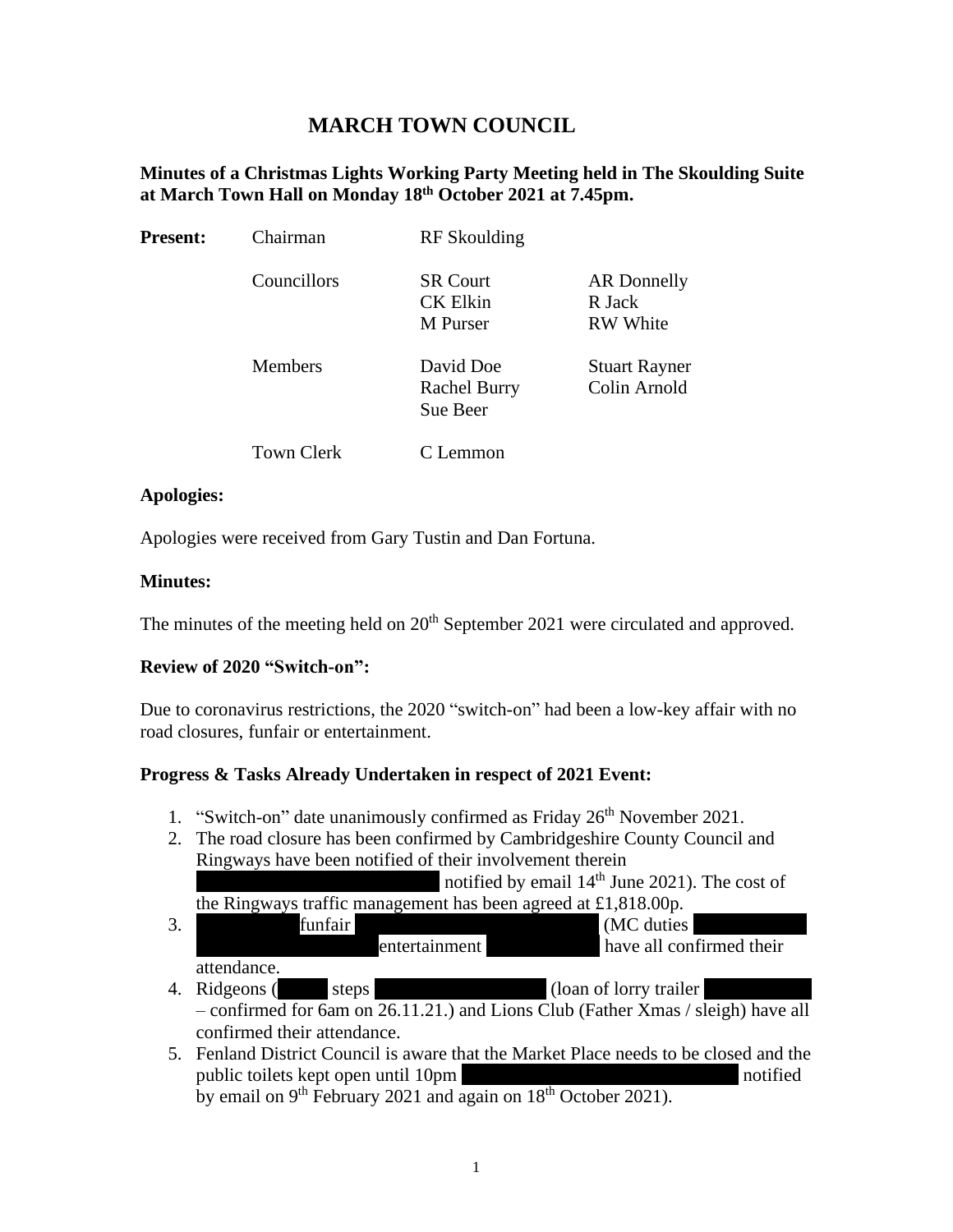6. Christmas tree ordered from Elveden Farms on  $22<sup>nd</sup>$  March 2021 (

. Delivery arranged for Friday  $19<sup>th</sup>$  November 2021 at 10am at a cost of £3,030 + VAT. To be removed on Monday  $10^{th}$  January 2022 (Ringways aware of all necessary dates). The cost of the Ringways involvement has been agreed at £786.00p.

7. Although Sainsbury's and Tesco's have both been approached about collection days, no decisions have yet been taken by either organisation. (Sainsbury's – 653702 – Fiona Wallis)

 $(T\text{esco's} -$  – [uk5657@tesco.com](mailto:uk5657@tesco.com) or

[marchhostmoor.community@tesco.com\)](mailto:marchhostmoor.community@tesco.com)

The most recent contact with each company was made on  $13<sup>th</sup>$  September 2021, Sainsbury's by phone and Tesco's by email. It would appear highly unlikely that any bag-packing will be allowed at Sainsbury's and the response from Tesco's states that no update has been provided by their Head Office as of yet. Will be in touch as soon as any news is received.

8. Balfour Beatty have again agreed to supervise electrical works since this is the only practical way that the Committee can legally gain access to CCC street lighting columns.

Contract agreed and signed on 29<sup>th</sup> March 2021.

9. March Town Council has committed £25,000 in its 2021/2022 budget for Christmas-related expenditure.

 $\mathcal{B}$  , or other operations  $\mathcal{B}$  ,  $\mathcal{B}$  and  $\mathcal{B}$   $\mathcal{B}$   $\mathcal{B}$   $\mathcal{B}$   $\mathcal{B}$ 

- 10. It has been agreed that a maximum of £7,500 be paid out to helpers for 2021. All payments made will be subject to recipients signing a receipt acknowledging that they are responsible for their own tax and national insurance if applicable.
- 11. All cross-street wires and wall bolts were tested during 2020. Tests are due biannually so will need testing again in 2022.
- 12. Gary and Nicola have agreed to perform the "switch-on" ceremony. This was confirmed on 1<sup>st</sup> March 2021.

All interested parties, with the exception of Gary and Nicola Christy, were contacted again by Clive Lemmon on 18th October 2021. Robert Skoulding to speak directly to these two.

## **Tasks Still to be Undertaken:**

- 1. Discussions have been held with Clinton Elkin to ascertain how improvements can be made to the Christmas tree and "Nativity Scene" displays.
- 2. Robert Skoulding has had on-going discussions with Michelle regarding the SAG requirements and been involved in a "zoom meeting" with the actual SAG committee.
- 3. Geoff Wilkinson has booked St John Ambulance.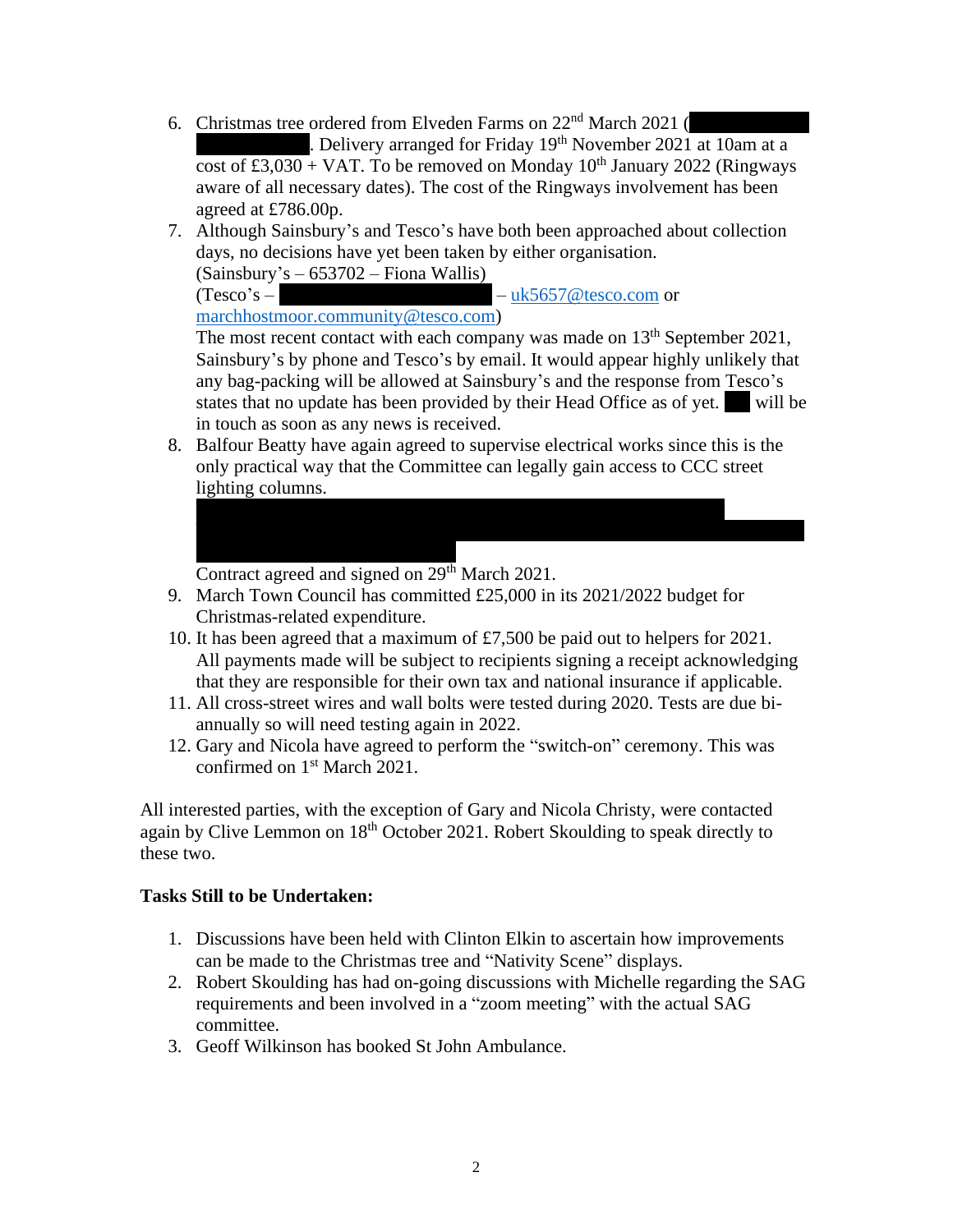- 4. It was agreed that the following groups can have stalls etc at the event if they so wish:
	- a) Waterman's Club (on bridge).
	- b) Scouts (in vicinity of Iceland).
	- c) Churches Together (Nativity Scene in "old man's shelter).
- 5. It was previously agreed that it was necessary to appoint a Head Steward, and it was agreed that serious efforts must be made to recruit as many stewards as possible for 2021 onwards. However, it should be remembered that due diligence must be exercised prior to utilising new stewards or introducing new members to the Committee.

It was agreed that Rachel Burry and Stuart Rayner would take on the joint roles of Head Steward. Stuart Rayner confirmed his willingness to jointly take on this role on the morning of 22nd June 2021 and Robert Skoulding agreed to provide whatever advice was needed.

Clinton Elkin agreed to advertise the need for more stewards on Facebook.

- 6. Once again, a Christmas Shop Window Competition would be organised. The Clerk would produce letter to distribute around the shops in late October 2021. Judging will take place between  $1<sup>st</sup>$  and  $5<sup>th</sup>$  December 2021, with all results being forwarded to CL by 10am on Monday  $6<sup>th</sup>$  December 2021. The list of judges will be collated at the 15<sup>th</sup> November 2021 meeting.
- 7. Robert Skoulding had again agreed to sponsor the "Best Decorated House" competition.
- 8. It is necessary to arrange refreshments for "switch-on" night. Mark Purser agreed to provide the refreshments and organise the serving thereof.
- 9. It was previously agreed that a grotto would not be a sensible idea for the current year but that, hopefully, it will be re-instated for 2022.
- 10. Several "set-pieces" are in need of repair and Sue Beer has agreed that she can refurbish all of them.
- 11. A lady called who had suggestions about the Christmas tree had previously asked to join the Committee. It had been agreed that she should be invited to attend the August 2021 meeting. Was emailed on  $22<sup>nd</sup>$  June 2021 but no response has been received. Normal "due diligence" procedures had confirmed that was not on the Police database and, as such, would have been an approved person.
- 12. CL previously reported that he had applied for the Street Lighting License. This is a Cambs County Council annual license that is required before seasonal decorations are allowed to be attached to street lights. The application was approved on  $13<sup>th</sup>$  July 2021.
- 13. Mark Purser has sourced the hire/purchase of "walkie-talkies" and loud hailers to assist with communications on "switch-on" night.
- 14. Clinton Elkin reported that Holland and Barrett should be arranging for the reinstatement of the Christmas lights socket.
- 15. It was noted that the sockets on the two "Iceland" lampposts are due to be fitted by the FDC lighting contractors this week according to an email received from on 14<sup>th</sup> October 2021.